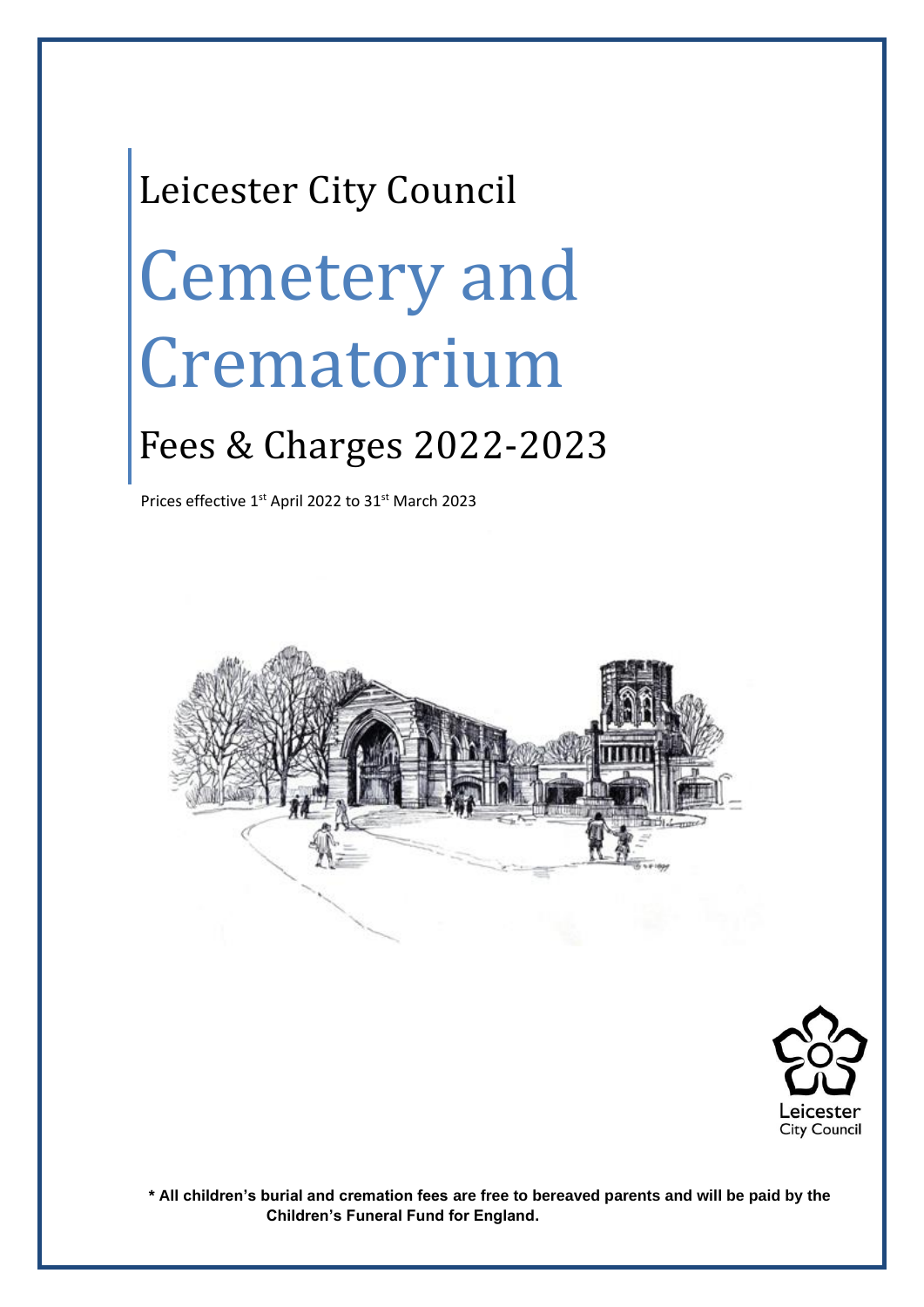### 1: CEMETERY FEES

#### Purchase of Grave and Exclusive Rights of Burial $1$

| <b>GRAVE</b>                                                                           |                          |                  |                  |
|----------------------------------------------------------------------------------------|--------------------------|------------------|------------------|
|                                                                                        | <b>AGE</b>               | <b>CITY</b>      | <b>NON-</b>      |
|                                                                                        |                          | <b>RESIDENT3</b> | <b>RESIDENT3</b> |
| <b>Lawn Grave</b><br>Headstone only allowed                                            | Adult (18 years & over)  | £1,380           | £2,760           |
|                                                                                        | Child* (Under 18 years)  | £365             | £730             |
| <b>Traditional Grave</b><br>Headstone and full grave                                   | Adult (18 years & over)  | £2,570           | £5,040           |
| surrounds/covers allowed                                                               | Child* (Under 18 years)  | £595             | £1,190           |
| <b>Cremated remains plot</b>                                                           |                          |                  |                  |
|                                                                                        | All                      | £750             | £1,500           |
| <b>Saffron Hill Cemetery</b>                                                           |                          |                  |                  |
| <b>Casket Garden</b><br>Cremated remains plot with granite<br>memorial tablet included | All                      | £1,350           | £2,050           |
| <b>Shared Children's</b>                                                               |                          |                  |                  |
| grave<br>No individual rights of burial given                                          | (Up to one month of age) | No Charge        | No Charge        |

### Renewal of Exclusive Rights of Burial<sup>2</sup>

|              | <b>Traditional Grave</b> | <b>Lawn Grave</b> | <b>Cremated Remains Plot</b> |
|--------------|--------------------------|-------------------|------------------------------|
| <b>Adult</b> | £370                     | <u>ິ</u> 185      | £185                         |
| <b>Child</b> | £185                     | £97               |                              |

#### Interment (Burial) in a Private or Common Grave

| <b>GRAVE</b>                                | <b>CITY RESIDENT<sup>4</sup></b> | <b>NON-RESIDENT4</b> |
|---------------------------------------------|----------------------------------|----------------------|
| <b>Adult</b><br>(18 years & over)           | £790                             | £1,580               |
| Child*<br>(Under 18 years)                  | £255                             | £510                 |
| <b>Foetus</b><br>(Under 24 weeks gestation) | No Charge                        | No Charge            |
| <b>Cremated remains</b>                     |                                  |                      |
| Casket depth<br>$\bullet$                   | £270                             | £540                 |
| Full grave depth<br>$\bullet$               | £735                             | £1,470               |
| <b>Retained Organs</b>                      | £400                             | £800                 |

#### **Notes**

- 1. Exclusive Rights of Burial are granted for a period of 50 years.
- 2. Renewal of Exclusive Rights of Burial granted for a period of 10 years.
- 3. Resident grave purchase fees based on permanent address of applicant. Non-residents arranging the interment of city resident following death will qualify for city resident fees.
- 4. Resident interment fees based on permanent address of deceased. Non-residents with a permanent address in the city in the 12 months prior to death will qualify for city resident fees.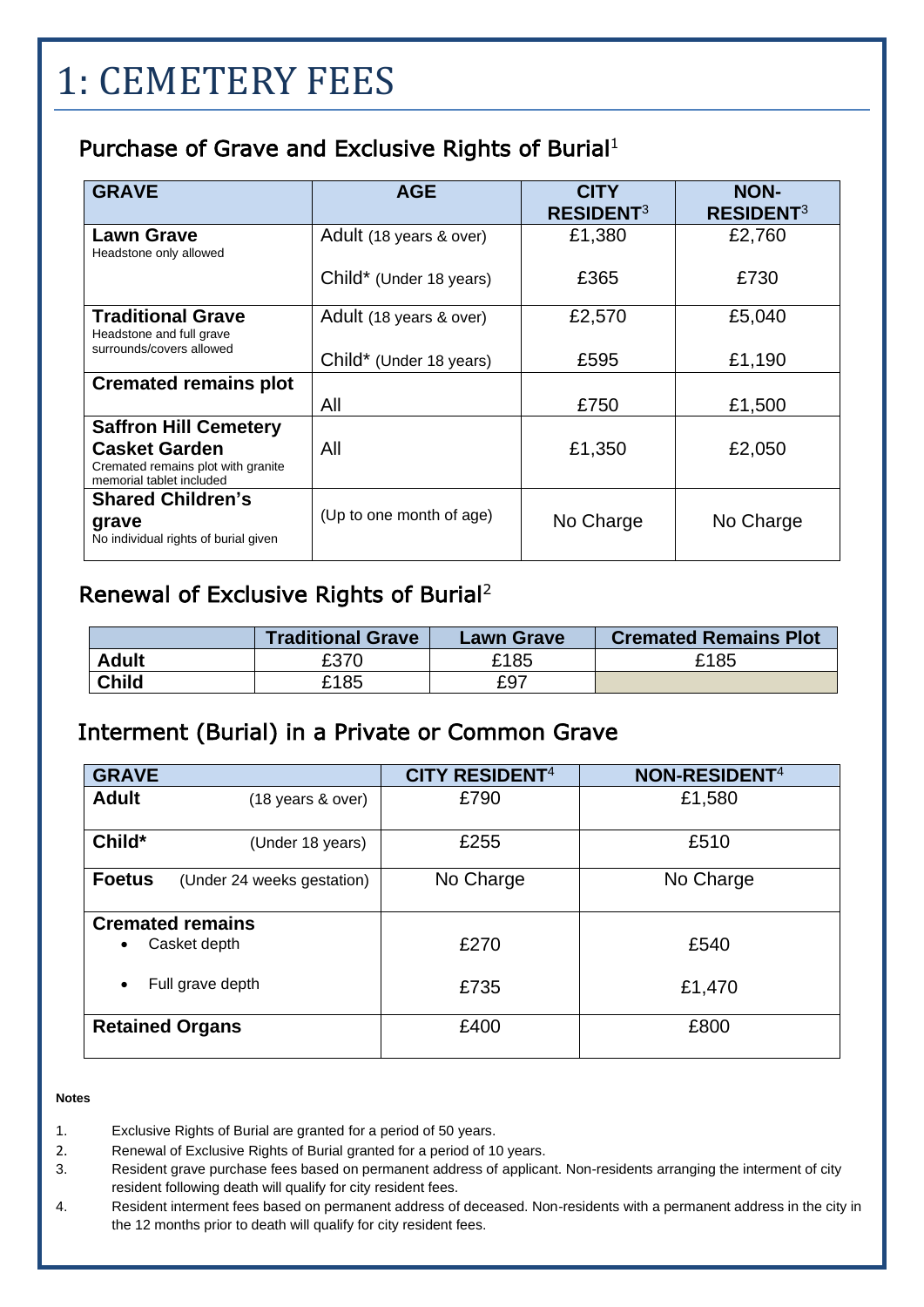### Memorial Permits<sup>5</sup>

| <b>MEMORIAL</b>                                                                               | <b>GRAVE</b>                    | <b>PRICE</b> |
|-----------------------------------------------------------------------------------------------|---------------------------------|--------------|
| <b>Headstone only</b>                                                                         | <b>Adult Lawn Grave</b>         | £210         |
|                                                                                               | Child Lawn Grave*               | £100         |
| Headstone & kerb set<br>Kerbs and grave surrounds are not permitted                           | <b>Adult Traditional Grave</b>  | £310         |
| on lawn graves                                                                                | <b>Child Traditional Grave*</b> | £120         |
| Hebrew section 'S' only<br>Headstone and grave surround                                       |                                 | £375         |
| <b>Cremated remains plot</b><br>Includes kerbs                                                |                                 | £210         |
| Inscribed stone vase or tablet                                                                |                                 | £105         |
| <b>Wooden Cross (Permanent)</b>                                                               |                                 | £80          |
| <b>Existing memorial modification</b><br>Includes additional inscriptions to all<br>memorials |                                 | £105         |

### Miscellaneous

| <b>ITEM</b>                               |                      | <b>PRICE</b>          |
|-------------------------------------------|----------------------|-----------------------|
| Use of Chapels or Janazgah for burial at: |                      |                       |
| <b>Gilroes Cemetery &amp; Crematorium</b> |                      | £200                  |
| <b>Saffron Hill Cemetery</b>              |                      | £135                  |
|                                           |                      |                       |
| Use of Chapels only:                      |                      |                       |
| Memorial service or burial elsewhere      |                      | £310                  |
| Out of hours burial surcharge             |                      |                       |
| Monday $-$ Friday from 3.30pm             | 25% of Interment fee |                       |
| Weekend & Bank Holidays                   |                      | 50% of Interment fee  |
| <b>Muslim burial timbers</b>              |                      | £150 per grave set    |
|                                           |                      |                       |
| Weekend cancellation fee                  |                      |                       |
| Before grave dug                          |                      | 50% of Interment fee  |
|                                           | After grave dug      | 100% of Interment fee |
| Late arrival of funeral                   | (1 hour and above)   | 50% of Interment fee  |

#### **Notes**

5. For further information on memorials, including permitted sizes, visit our website [www.leicester.gov.uk/bereavementservices](https://www.leicester.gov.uk/your-community/births-marriages-and-deaths/funerals-burials-and-cremations/memorials/)

6. Headstones must be made of natural stone.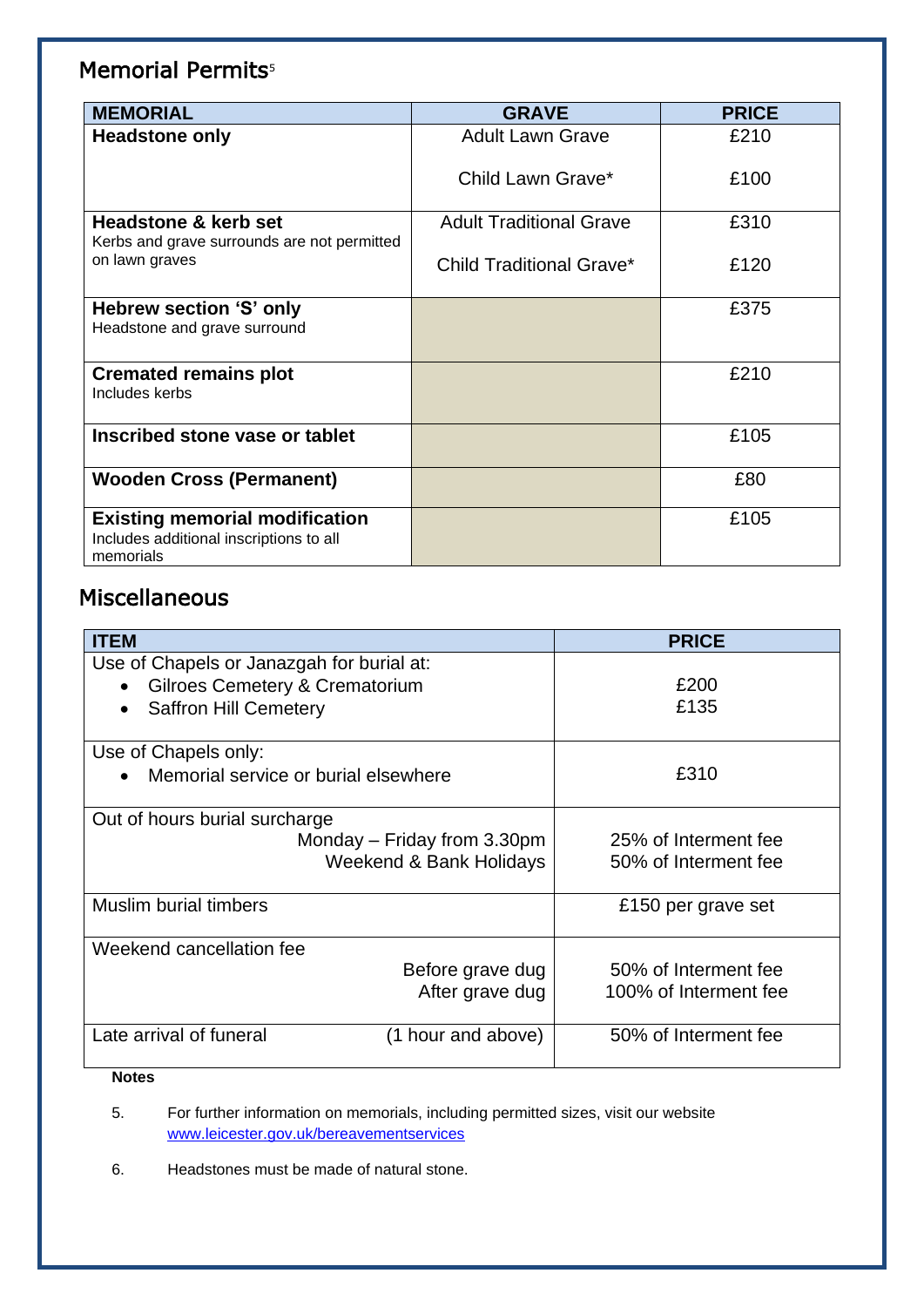# 2: Gilroes Crematorium Fees

### Cremation Fees

| <b>CREMATION</b>                |                              | <b>PRICE</b> |
|---------------------------------|------------------------------|--------------|
| Attended Service <sup>1</sup>   | (18 years of age and over)   | £940         |
| Unattended Service <sup>2</sup> | (Available before 10am only) | £550         |
| Child <sup>3</sup>              | (Under 18 years of age)      | £235         |
| <b>Foetal Baby</b>              | (Under 24 weeks gestation)   | No Charge    |
| <b>Retained Organs</b>          |                              | £385         |

### Scattering of ashes

| IN THE GLADE OR MEADOW ONLY                  | <b>PRICE</b> |
|----------------------------------------------|--------------|
| From Gilroes Crematorium by member of staff: |              |
| • No relatives present                       | No charge    |
| • Relatives present (by appointment)         | £50          |
| From any other crematorium                   | £85          |
| Scattering under turf                        | £90          |

#### Miscellaneous

| <b>ITEM</b>                                                                   | <b>PRICE</b>         |
|-------------------------------------------------------------------------------|----------------------|
| <b>Visual Tributes Services</b>                                               |                      |
| Single hold photo                                                             | No charge            |
| Slideshow (up to 25 photos played on a loop)                                  | £65.00               |
| Pro-Tribute (up to 25 photos set to music)<br>$\bullet$                       | £80.00               |
| Additional 25 photos (for slideshow or Pro-Tribute)<br>$\bullet$              | £25.00               |
| Family made video (Checking & preparation of family video)<br>٠               | £20.00               |
| Keepsake copy of visual tribute (DVD/Blue-Ray/USB)<br>$\bullet$               | £25.00               |
| Downloadable copy of tribute<br>$\bullet$                                     | £10.00               |
| Additional support service (Revisions, adding video to Pro-                   | £21.00               |
| Tribute, adding music or editing files for a family made tribute)             |                      |
| <b>Webcasting Services</b>                                                    |                      |
| Live webcast via Obitus website                                               | £65.00               |
| Live webcast $+28$ days repeat viewing                                        | £80.00               |
| Keepsake recorded webcast (DVD/Blu-Ray/USB)                                   | £50.00               |
| Use of Chapels                                                                |                      |
| Additional chapel time (up to 1 hour)                                         | £200                 |
| Memorial service or cremation elsewhere                                       | £310                 |
| Weekend surcharge                                                             | 50% of cremation fee |
| Saturday cremation strict rotation from 9.00am, subject to staff availability |                      |
| Late arrival of funeral (1 hour and above)                                    | 50% of cremation fee |
| Duplicate cremation certificate                                               | £10                  |
| Temporary storage of urn (After 1 month)                                      | £17.50 per month     |

**Notes:** 

1. Includes cremation, use of chapel (1 hour to include entry & exit) & Obitus music system, medical referee fee, environmental surcharge, cremation certificate and ash box. Excludes miscellaneous items.

2. Includes cremation, medical referee fee, environmental surcharge, cremation certificate and ash box. Excludes miscellaneous items.

3. Cremation fees are free to bereaved parents and will be paid by the Children's Funeral Fund for England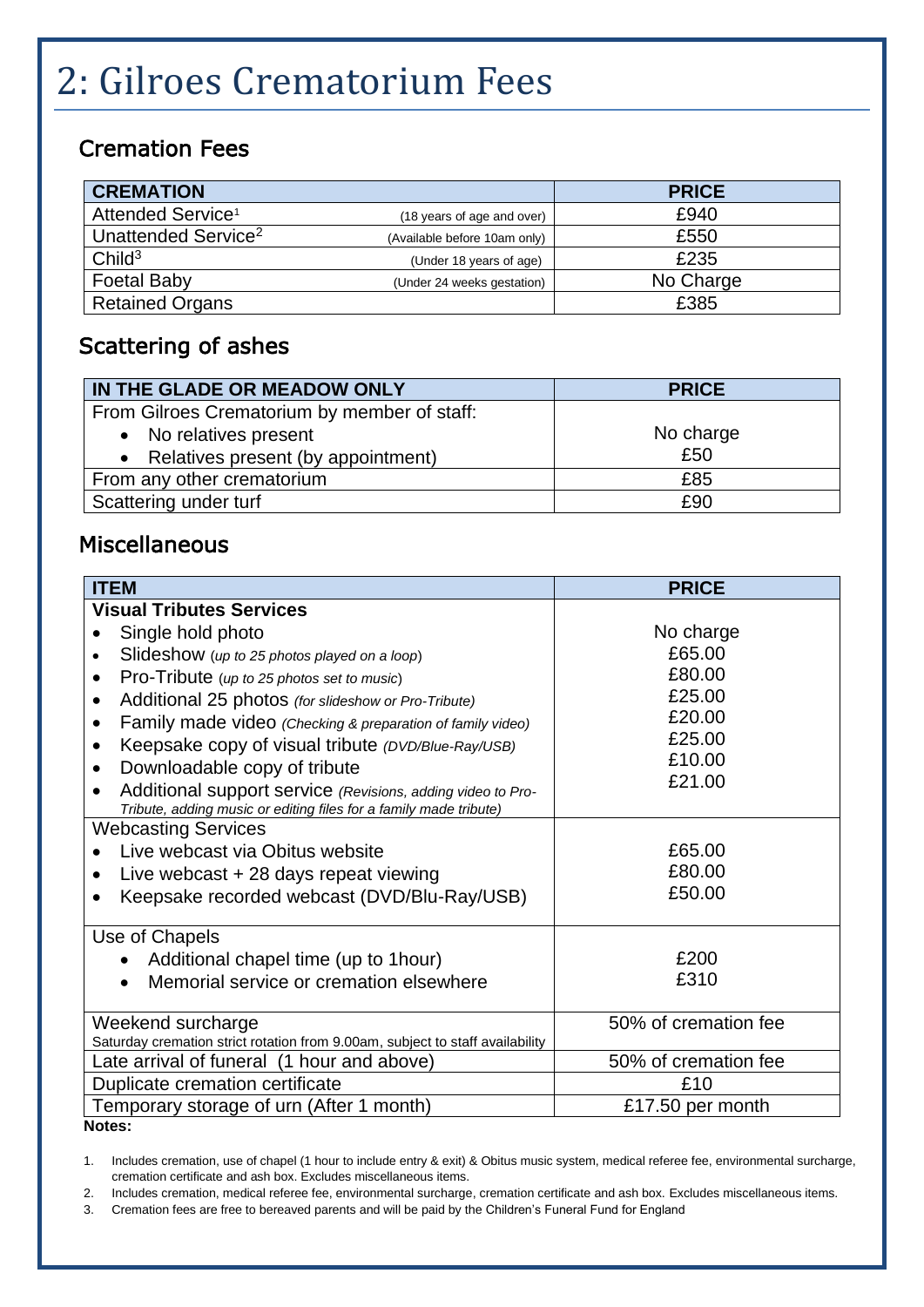## 3: Cremation Memorials

### Granite cremation memorials

| <b>ITEM</b>                                                             | <b>LEASE PERIOD</b> | <b>PRICE</b> | <b>RENEWAL</b> |
|-------------------------------------------------------------------------|---------------------|--------------|----------------|
| Sanctum 12 vault                                                        | 10 years            | £680         | £340           |
|                                                                         | 20 years            | £930         | £465           |
| Price includes first inscription up to 80 letters                       | 50 years            | £1,200       | £600           |
| Sanctum 2000 vault                                                      | 10 years            | £740         | £370           |
|                                                                         | 20 years            | £980         | £490           |
| Price includes first inscription up to 80 letters                       | 50 years            | £1,360       | £680           |
| <b>Second inscription to Sanctum vault</b>                              |                     | £300         |                |
| Price includes up to 80 letters of inscription                          |                     |              |                |
| <b>Photo plaques for Sanctums</b>                                       |                     | £120         |                |
| <b>Athenia Memorial Plaque</b>                                          | 10 years            | £265         | £130           |
| Price includes inscription                                              |                     |              |                |
| Athenia Memorial Plaque with design                                     | 10 years            | £355         | £130           |
| Price includes inscription & additional design or<br>ceramic photograph |                     |              |                |
| <b>Barbican Memorial Plaque</b>                                         | 10 years            | £350         | £170           |
| Price includes inscription                                              |                     |              |                |
| <b>Barbican Memorial with design</b>                                    | 10 years            | £440         | £170           |
| Price includes inscription & additional design or<br>ceramic photo      |                     |              |                |
| <b>Octagonal Planter Memorial Plaque</b>                                | 10 years            | £430         | £170           |
| Price includes inscription                                              |                     |              |                |
| <b>Octagonal Planter with design</b>                                    | 10 years            | £525         | £170           |
| Price includes inscription and additional design                        |                     |              |                |
| <b>Sloping Vase Tablet*</b>                                             | 20 years            | £465         | £220           |
| Price includes first inscription up to 80 letters                       |                     |              |                |
| Sloping Vase Tablet* with design                                        | 20 years            | £575         | £220           |
| Price includes inscription & additional design or<br>ceramic photo      |                     |              |                |
| <b>Additional lettering on memorial</b><br>Price per letter             |                     | £2.25        |                |

\*May also be purchased as a permanent grave memorial

### Memorial Roses, Trees and Benches

| <b>ITEM</b>                            | <b>LEASE</b><br><b>PERIOD</b> | <b>PRICE</b> | <b>RENEWAL</b> |
|----------------------------------------|-------------------------------|--------------|----------------|
| Rose including memorial plaque         | 5 years                       | £195         | £120           |
| Tree including memorial plaque         | 10 years                      | £450         | £210           |
| Additional Rose memorial plaque        |                               | £105         |                |
| <b>Additional Tree memorial Plaque</b> |                               | £140         |                |
| <b>Memorial Bench</b>                  | 10 years                      | £900         | £400           |
| Cameo design on plaques                |                               | £90          |                |